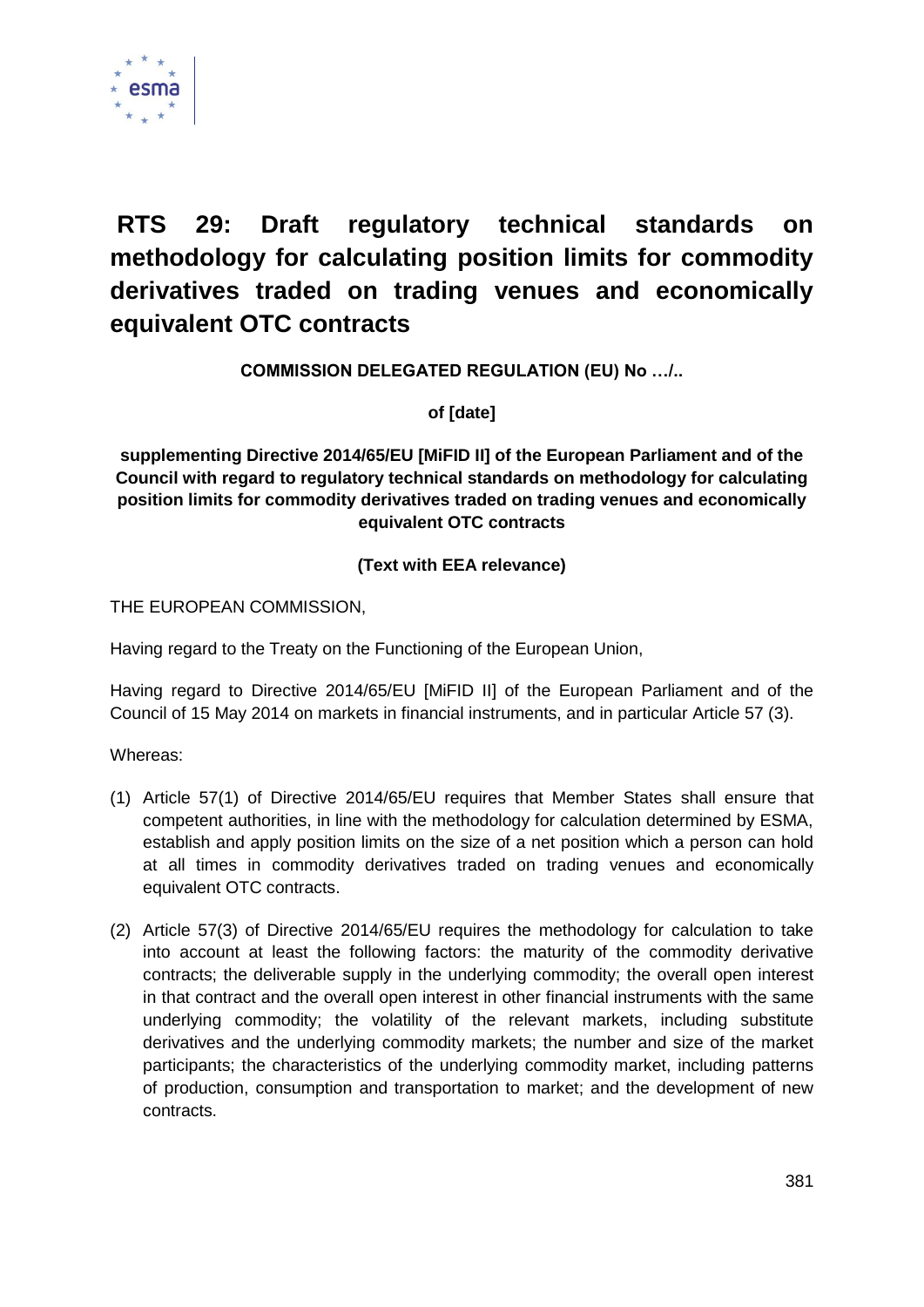

- (3) The methodology shall ensure a consistent approach for the calculation of position limits by national competent authorities in order to establish a harmonised position limits regime across commodity derivatives traded on trading venues and economically equivalent OTC contracts across different markets. However, the methodology shall also enable national competent authorities to take into account the specific characteristics of the market in question, by applying the relevant factors for calculating position limits in a manner that takes into account appropriately the impact and significance of the different characteristics of the relevant commodity derivative, commodity, and its underlying market and which can therefore meet the objectives of supporting orderly pricing and settlement conditions, the integrity of the market and the underlying commodity, and price discovery on the market for the underlying commodity.
- (4) The methodology will apply separate calculation factors based on the maturity of the commodity derivative in order to establish the position limit for the spot month and the position limit for other months.
- (5) The national competent authority shall base deliverable supply in the underlying commodity on the measure of deliverable supply that is calculated by the trading venue for that commodity derivative for both physically settled and for cash settled commodity derivatives. However, as that measure of deliverable supply might not reflect accurately the wider deliverable supply in the underlying commodity, the national competent authority shall be able adjust the measure of deliverable supply calculated by trading venues, to take into account deliverable supply held outside trading venues and other factors relating to that commodity and its market such as capacity constraints on production or delivery that could determine the deliverable supply.
- (6) The national competent authority shall base overall open interest in a commodity derivative contract and the overall open interest in other financial instruments with the same underlying commodity on the open interest on the volume of open interest calculated by the trading venue for that commodity derivative. The national competent authority may use open interest in other commodity derivatives that have the same underlying to more appropriately reflect the activity in that contract.
- (7) The national competent authority shall consider the volatility of the relevant market in a commodity derivative by receiving information on the price movements for that commodity derivative from the trading venue for that commodity derivative, as well that of any substitute derivatives and their underlying commodity. The national competent authority will also take into account volatility in its consideration of the other factors such as deliverable supply, the maturity of the contract, and the characteristics of the underlying commodity market which may impact on the volatility of the commodity derivative.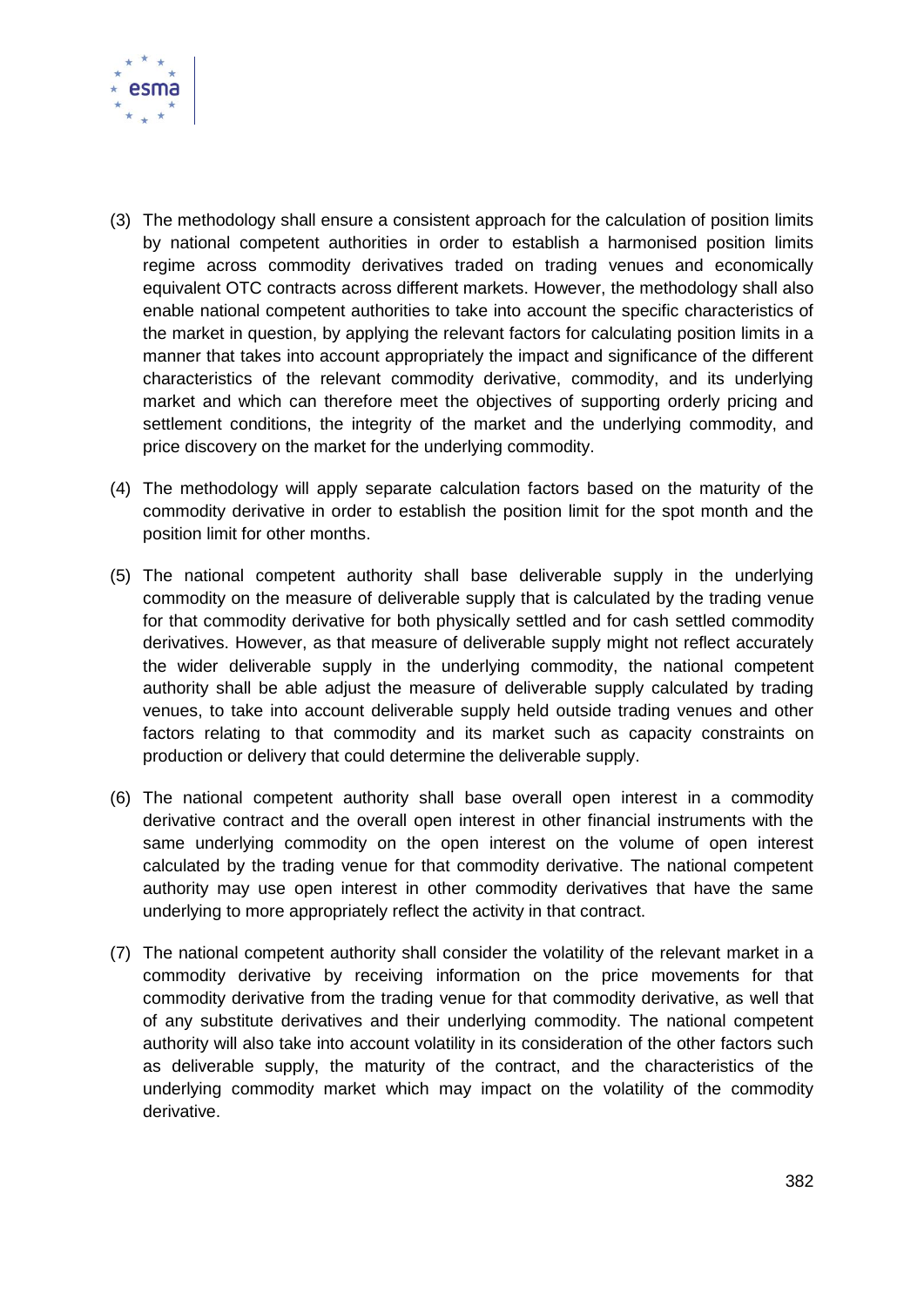

- (8) The national competent authority shall consider broadly the characteristics of the underlying commodity market, including patterns of production, consumption, and transportation to the market. Different bespoke features of different commodity markets and their underlying commodities could have a significant impact on the functioning of the commodity derivative and its market and the positions taken in those markets. Therefore, the national competent authority shall take into account a wide range of potential factors and ensure that their impact and significance is taken into account appropriately when calculating position limits in order to ensure that all relevant factors are addressed.
- (9) Position limits should not create barriers to the development of new commodity derivatives. The national competent authority shall apply position limits that are sufficiently high to support the development of a new commodity derivative by ensuring that position limits do not constrain liquidity for new commodity derivatives or adversely impact on the orderly pricing and settlement conditions for that commodity derivative. Position limits should take into account the time required to develop and attract liquidity on both new and existing commodity derivatives, and in particular such commodity derivatives that may be supporting bespoke or immature markets or be seeking to develop new hedging arrangements in new commodities.
- (10)The national competent authority of the trading venue for the commodity derivative will calculate a baseline position limit for the commodity derivative based on 25% of the deliverable supply for the contract or contracts to which the position limit shall apply. The baseline shall be specified in the number of lots of the relevant commodity derivative.
- (11)The national competent authority shall apply the relevant factors in Article 57(3) of Directive 2014/65/EU to the baseline position to ensure that the position limit takes into account appropriately the impact and significance of specific characteristics of that commodity derivative, the relevant commodity market, and the underlying commodity.
- (12)The national competent authority shall be able to vary the application of the relevant factors and the relationship between those factors across different commodity derivatives to reflect appropriately the different features, functioning, and characteristics of that commodity derivative, commodity market, and the underlying commodity.
- (13) National competent authorities shall be able to either increase or decrease the baseline position by an additional 15% so that no position limit is higher than 40% of deliverable supply or by lowering the baseline by no more than an additional 15% so that no position limit is lower than 10% of deliverable supply, based on its consideration of the relevant factors.
- (14) National competent authorities shall take into account the experience of trading venues that commodity derivatives are traded on to ensure that national competent authorities'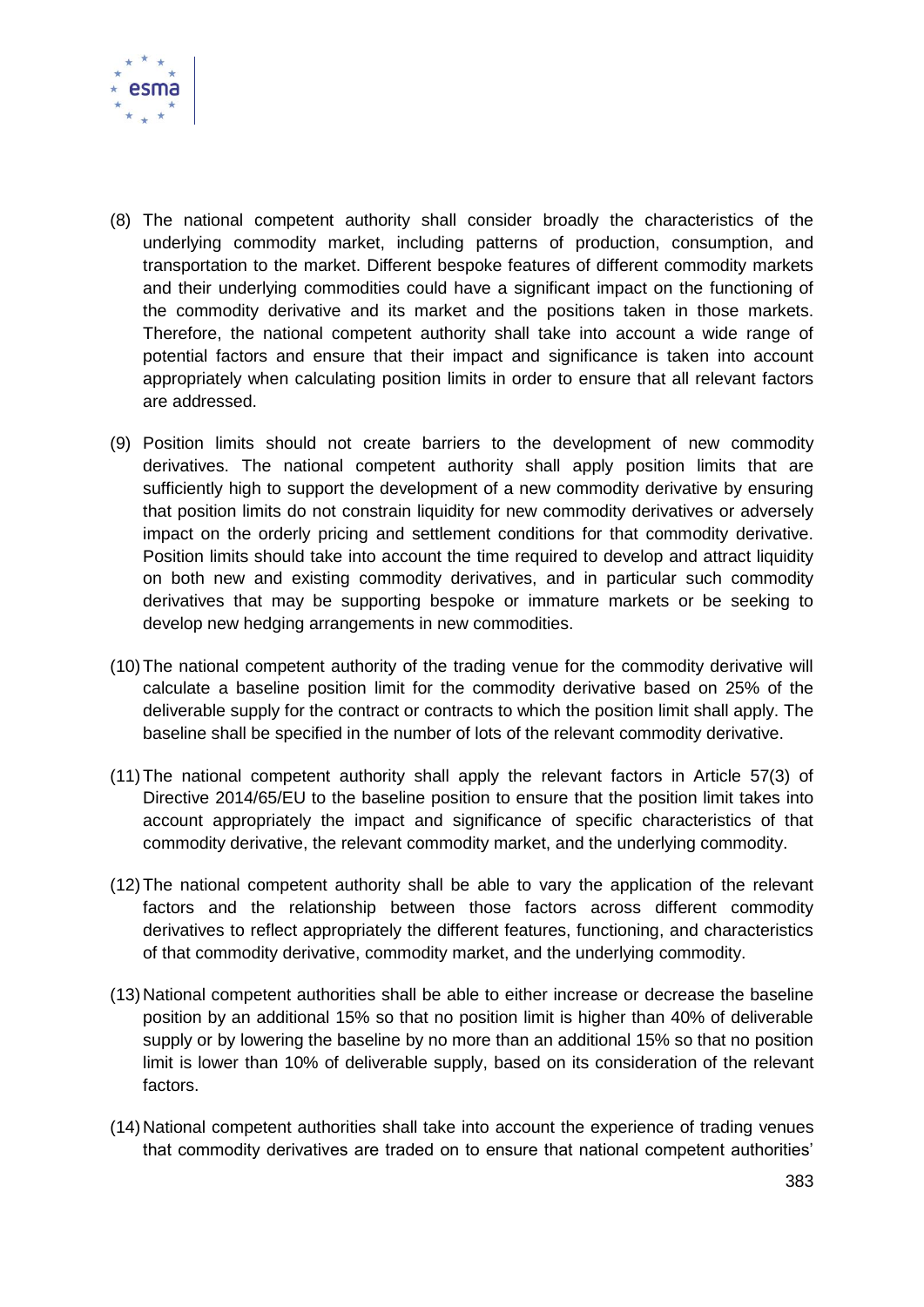

position limits and the trading venues position management regime are complementary in order to support orderly pricing and settlement conditions, the integrity of the market and the underlying commodity, and price discovery on the market for the underlying commodity.

- (15) National competent authorities shall periodically review the methodology used to calculate a position limit for a commodity derivatives to ensure that the methodology sufficiently and appropriate takes into account the specific features, functions, and characteristics of specific commodity derivatives, commodity markets, and the underlying commodity and supports orderly pricing and settlement conditions, the integrity of the market and the underlying commodity, and price discovery on the market for the underlying commodity.
- (16)This Regulation is based on the draft regulatory technical standards submitted by the European Securities and Markets Authority to the Commission.
- (17)In accordance with Article 10 of Regulation (EU) No 1095/2010 of the European Parliament and of the Council, the European Securities and Markets Authority has conducted open public consultations on the draft regulatory technical standards, analyzed the potential related costs and benefits and requested the opinion of the Securities and Markets Stakeholder Group established in accordance with Article 37 of that Regulation.

HAS ADOPTED THIS REGULATION:

#### Article 1

#### **The methodology for the calculation to be applied in establishing position limits**

[Article 57(3) of Regulation (EU) No 600/2014]

- (1) The competent authority, or central competent authority as specified in Article x, shall calculate a spot month positon limit and an other months' position limit for each commodity derivative traded on a trading venue for which it is the competent authority, or central competent authority as specified in Article x, based on the methodology for calculation set out in this Regulation. The position limits shall apply to both physically settled and cash settled commodity derivatives.
- (2) The competent authority shall, for each commodity derivative traded on a trading venue for which it is the competent authority, or central competent authority as specified in Article x, determine a baseline figure on the basis of the deliverable supply for that commodity derivative. The deliverable supply shall be that which is used either as settlement for, or a pricing reference to, that commodity derivative.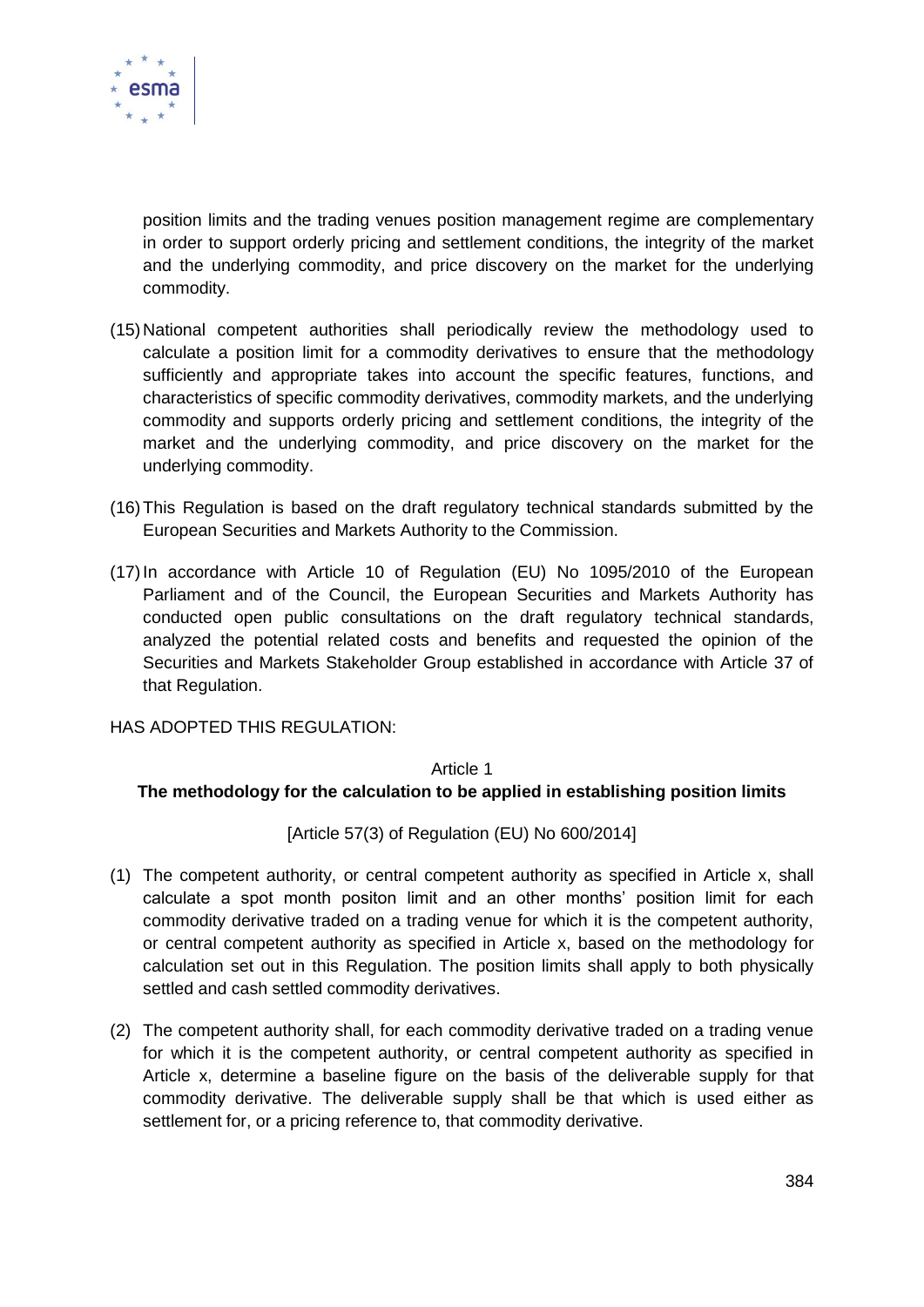

- (3) The baseline figure shall be 25% of the deliverable supply for the commodity derivative to which the position limit shall apply. The baseline figure shall be specified in the number of lots of the relevant commodity derivative with the definition of lot being the unit of quantity used by the trading venue on which the commodity derivative contract trades
- (4) The competent authority, or central competent authority as specified in Article x, shall assess the potential impact of each of the factors specified under Articles 2 to 8 on the trading of the commodity derivative when determining the exact size of the position limits for the spot month and for other months.
- (5) Where the competent authority, or central competent authority as specified in Article x, assesses that one or more of the factors specified under Articles 2 to 8 may have such an impact that the baseline figure for the position limit requires adjustment, the competent authority, or central competent authority as specified in Article x, may vary the baseline by either increasing it by no more than an additional 15% so that no position limit is higher than 40% of deliverable supply or by lowering the baseline by no more than an additional 15% so that no position limit is lower than 10% of deliverable supply.
- (6) The position limits shall be specified in lots with the definition of lot being the unit of quantity used by the trading venue on which the commodity derivative contract trades.

## Article 2 **The maturity of the commodity derivatives contracts**

[Article 57(3)(a) of Regulation (EU) No 600/2014]

1. The competent authority, or central competent authority as specified in Article x, shall assess whether the maturity of the commodity derivative is such that the baseline figure for the position limit for other months' requires adjustment. Any adjustment made to the baseline figure for the position limit shall be based on the principle that there is a commonality between the length of the maturity of a commodity derivative and the level of the position limit so that the longer the maturity of a commodity derivative, the higher the overall position limit.

2. The competent authority, or central competent authority as specified in Article x, shall also have regard to the frequency of expiries of the commodity derivative contract and take into consideration whether expiration occurs on a daily, monthly or less frequent basis. Any adjustment made to the baseline figure for the position limit in relation to the frequency of expiry of the commodity derivative contract shall be based on the principle that there is a correlation between the frequency of expiry of a commodity derivative contract and the level of the position limit so that the greater the frequency of expiry of a commodity derivative contract, the higher the overall position limit.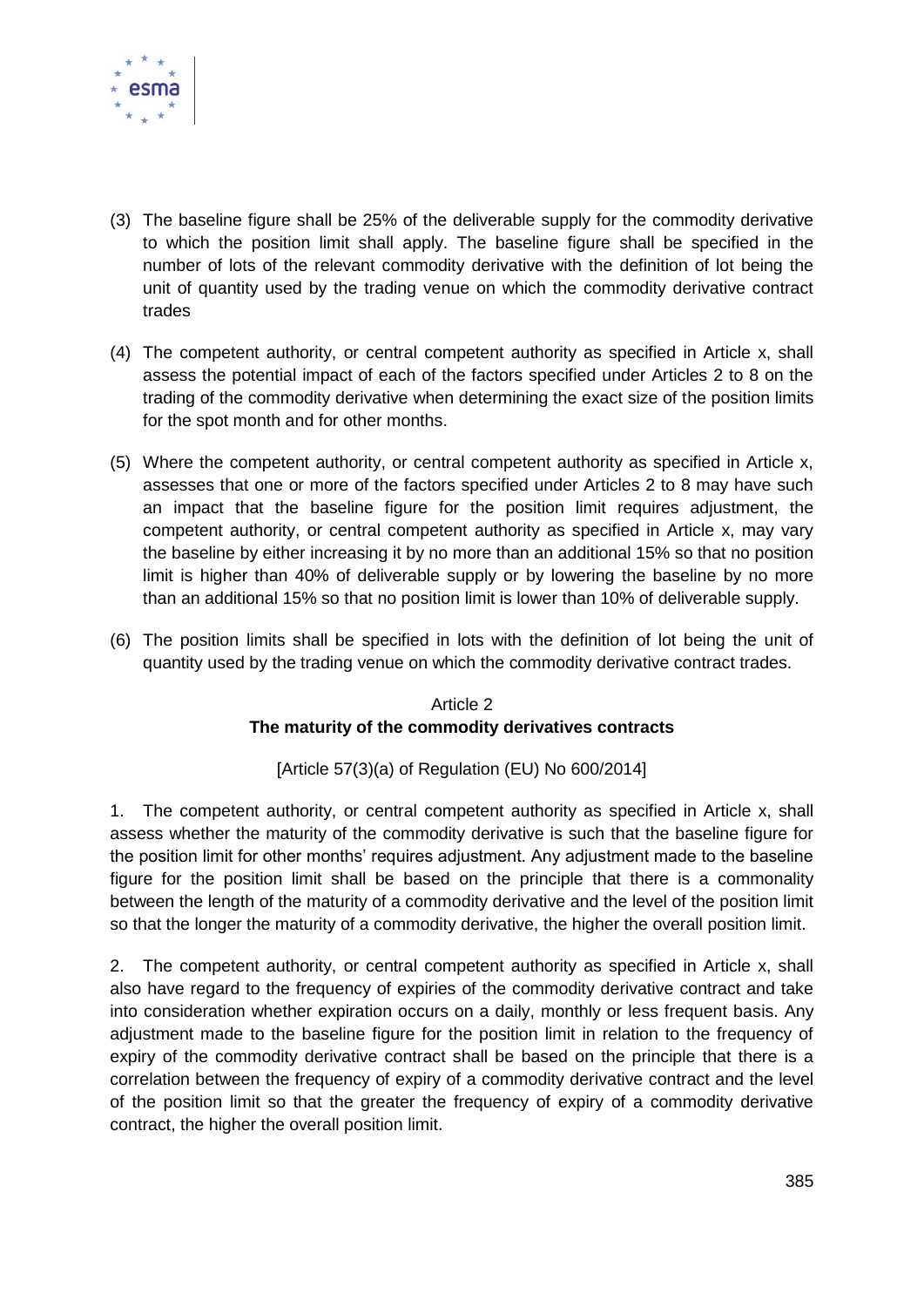

# Article 3 **The deliverable supply in the underlying commodity**

[Article 57(3)(b) of Regulation (EU) No 600/2014]

1. The competent authority, or central competent authority as specified in Article x, shall assess whether the deliverable supply in the underlying commodity is such that the baseline figure for the position limit requires adjustment. The deliverable supply shall be that which is used either as settlement for, or a pricing reference to, a commodity derivative contract.

2. Where relevant to the activity of the underlying markets, the competent authority, or central competent authority as specified in Article x, may decide to take into consideration the capacity to take or make delivery. Any adjustment made to the baseline figure for the position limit shall be based on the principle that there is a commonality between the quantity of the deliverable supply in the underlying commodity and the level of the position limit so that the greater the quantity of deliverable supply in the underlying commodity, the higher the overall position limit.

# Article 4 **The overall open interest**

# [Article 57(3)(c) of Regulation (EU) No 600/2014]

1. The competent authority, or central competent authority as specified in Article x, shall assess whether the overall open interest in the commodity derivative and the overall open interest in other financial instruments with the same underlying commodity markets is such that the baseline figure for the position limit requires adjustment. Any adjustment made to the baseline figure for the position limit shall be based on the principle that there is a commonality between the volume of overall open interest in the commodity derivative and the overall open interest in other financial instruments with the same underlying commodity markets and the level of the position limit so that the greater the volume of overall open interest, the higher the overall position limit.

2. Financial instruments which are merely linked to the commodity derivative will not be included for the purposes of the calculation of the volume of the overall open interest of that commodity derivative.

# Article 5 **The volatility of the relevant markets**

# [Article 57(3)(d) of Regulation (EU) No 600/2014]

386 The competent authority, or central competent authority as specified in Article x, shall assess whether the volatility of the relevant markets in the commodity derivative is such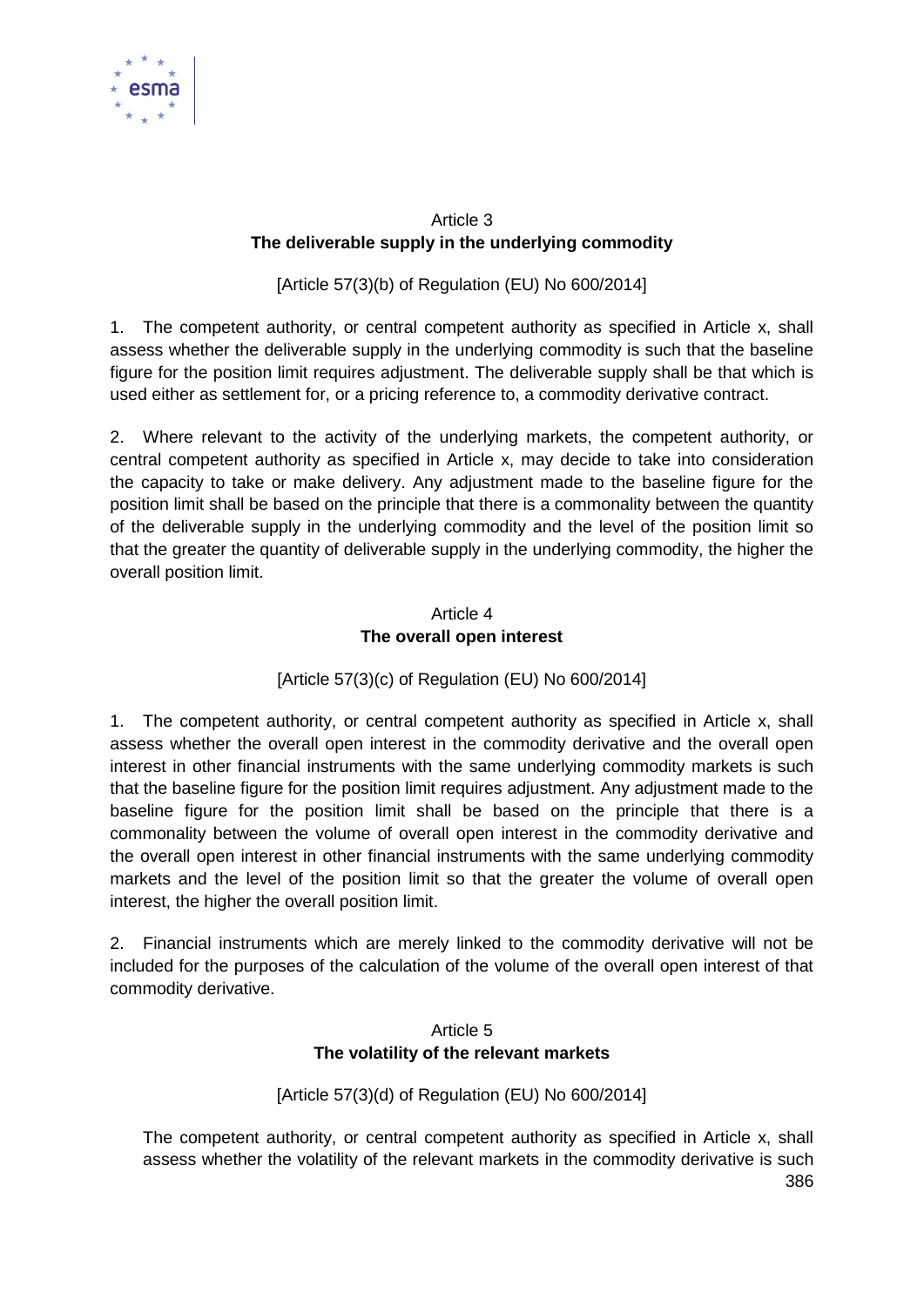

that the baseline figure for the position limit requires adjustment. Any adjustment made to the baseline figure for the position limit shall be based on the principle that there is a commonality between the level of volatility in the markets relevant to the commodity derivative and the level of the position limit so that the greater the level of volatility, the lower the overall position limit.

## Article 6 **The number and size of market participants**

# [Article 57(3)(e) of Regulation (EU) No 600/2014]

1. The competent authority, or central competent authority as specified in Article x, shall assess whether the number and size of market participants that hold a position in the commodity derivative is such that the baseline figure for the position limit requires adjustment. Any adjustment made to the baseline figure for the position limits shall be based on the principle that there is a commonality between the number and size of market participants that hold a position in the commodity derivative and the level of the position limit so that the greater the number of position holders, the lower the overall position limit.

2. The competent authority, or central competent authority as specified in Article x, shall also have regard to whether the proposed level of position limits may result in increased volatility.

# Article 7 **Characteristics of the underlying commodity market**

# [Article 57(3)(f) of Regulation (EU) No 600/2014]

1. The competent authority, or central competent authority as specified in Article x, shall assess whether the characteristics of the underlying commodity market is such that the baseline figure for the position limit requires adjustment. Any adjustment made to the baseline figure for the position limit shall be based on the principle that there is a commonality between the flexibility of the underlying commodity market and the level of the position limit so that the greater the flexibility of the underlying commodity market, the higher the position limit.

2. In considering the extent to which the underlying commodity market is flexible, the competent authority, or central competent authority as specified in Article x, shall have regard to:

- (a) Whether there are restrictions on the supply of the commodity including but not limited to;
	- (i) The perishability of the deliverable commodity;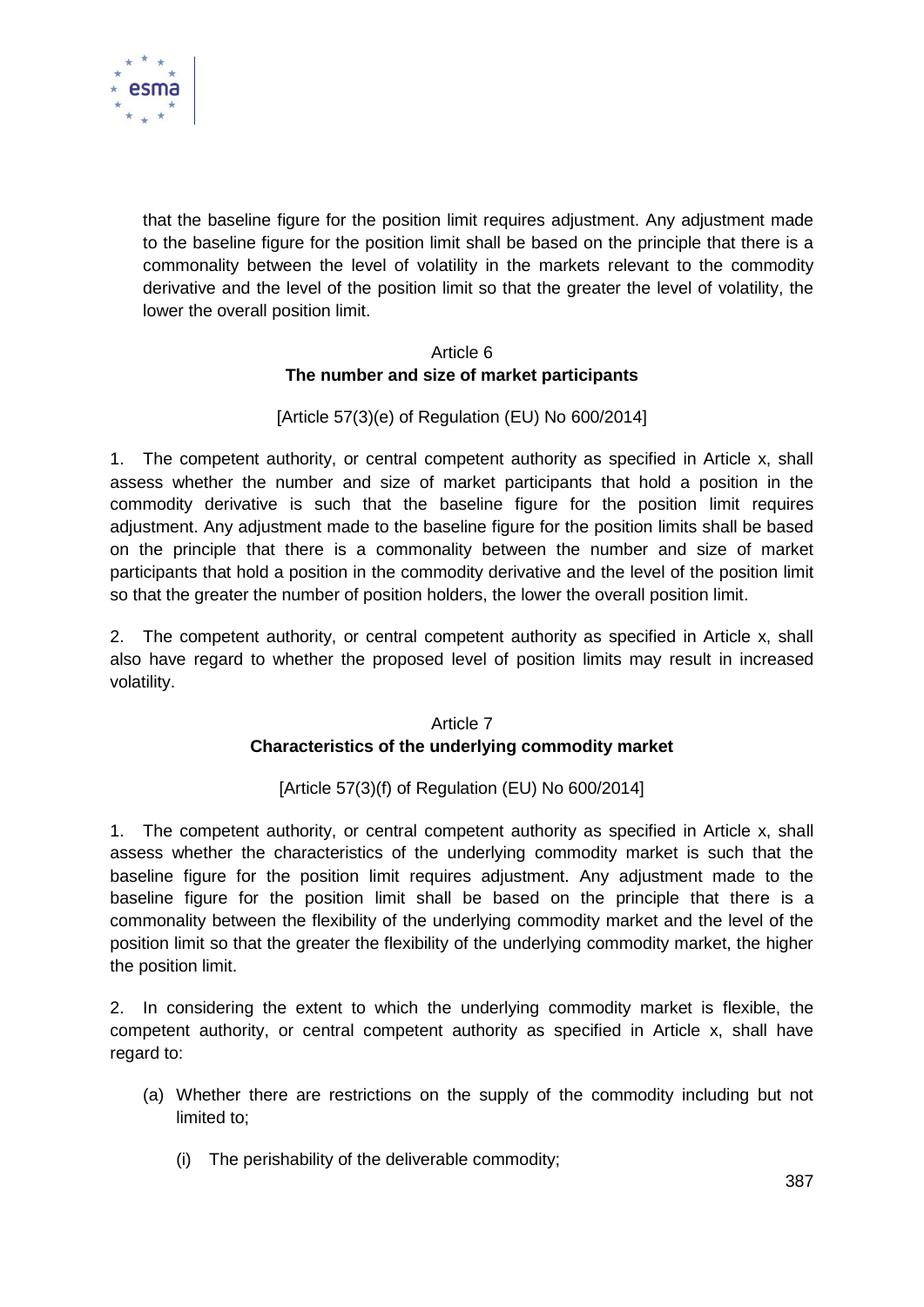

- (b) The method of transportation and delivery of the physical commodity including but not limited to;
	- (i) Whether the commodity can be delivered to specified delivery points only; and
	- (ii) The capacity constraints of specified delivery points; and
- (c) The structure and the operation of the market, including but not limited to:
	- (i) The seasonality present in extractive and agricultural commodity markets whereby physical supply fluctuates over the calendar year;
- (d) The features of the underlying commodity.

# Article 8 **Development of new contracts**

## [Article  $57(3)(q)$  of Regulation (EU) No  $600/2014$ ]

1. The competent authority, or central competent authority as specified in Article x, shall assess whether the development of a new commodity derivative contract is such that the baseline figure for the position limit requires adjustment. Any adjustment made to the baseline figure for the position limit shall be based on the principle that there is a correlation between the development of a new commodity derivative contract and the level of the position limit so that the position limit shall be set at a higher level for new contracts. In undertaking this assessment, the competent authority, or central competent authority as specified in Article x shall take into account the commonality between the development of a new commodity derivative contract and the number and size of market participants that hold a position in the commodity derivative as specified under Article 6 and the amount of the overall open interest as specified under Article 4.

2. The competent authority, or central competent authority as specified in Article x, shall review the level of trading in the new commodity derivative contract regularly and adjust the position limits for the spot month and the other months when it judges that the commodity derivative contract is established.

#### Article 9 **Entry into force**

This Regulation shall enter into force on the twentieth day following that of its publication in the Official Journal of the European Union.